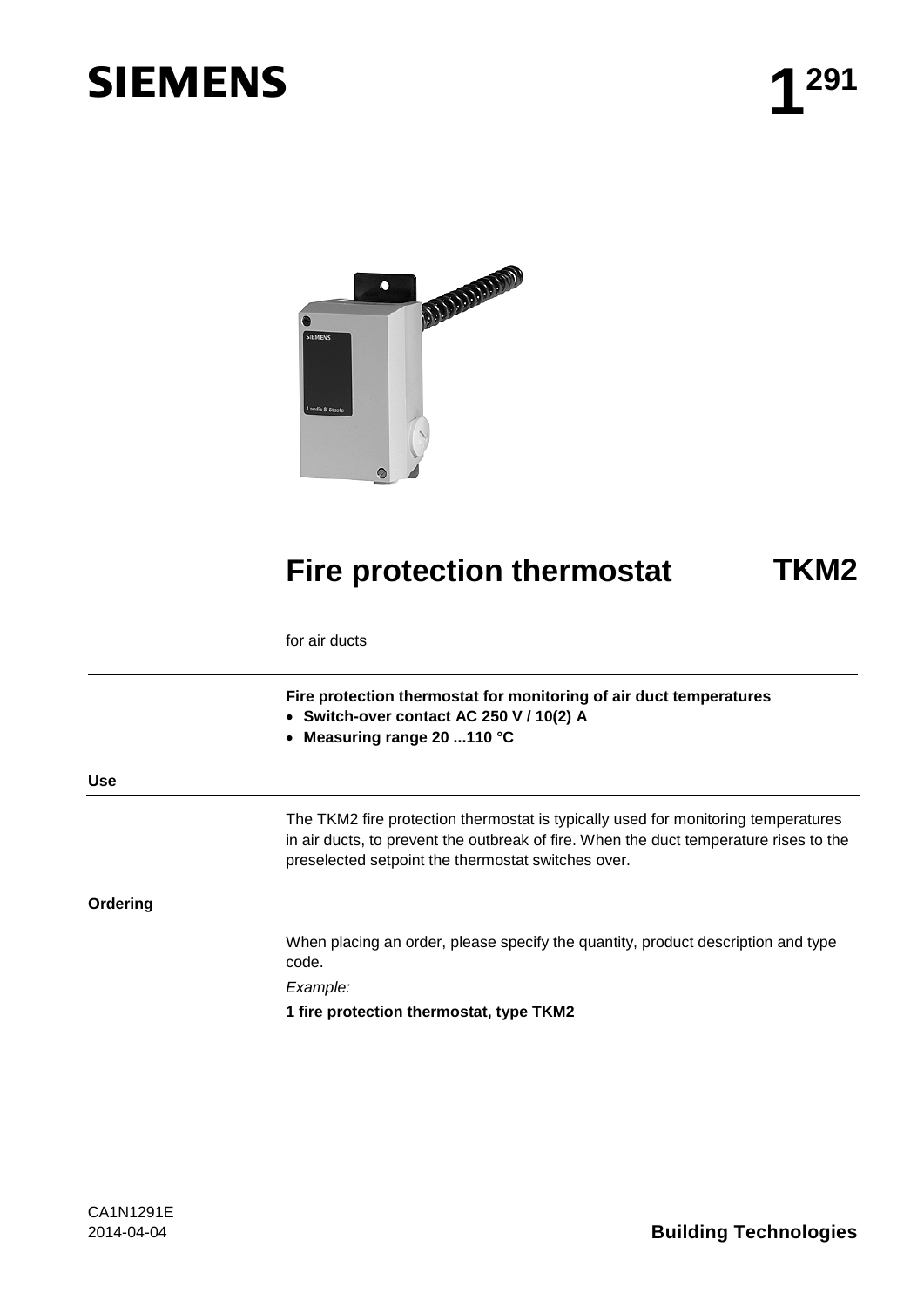The housing of the fire protection thermostat is made of plastic and is equipped with a removable cover which is fixed with 2 screws. The housing is fixed to a metal mounting plate.

The sensor probe of the TKM2 fire protection thermostat is located inside the wire spiral soldered to the mounting plate. The sensor operates according to liquid expansion principles.

**Adjustment**

− Setpoint XK : adjustable 20 ...110 °C

To adjust the setting, remove the housing cover.

- − Switching differential ∆t :
- − It cannot be adjusted: 2 K, fixed



### **Operating diagram**

| $\Delta t$ | 91803               |
|------------|---------------------|
|            | $\overline{2}$<br>3 |
|            | 2<br>3              |
|            | $t[^{\circ}C]$      |

y

#### **Mounting notes**

Mounting instructions are enclosed with the thermostat (Ref. 35199). The thermostat housing is fixed to the outside of the air duct.

#### **Disposal**



The devices are considered electronics devices for disposal in term of European Directive 2012/19/EU and may not be disposed of as domestic waste.

- Dispose of the device via the channels provided for this purpose
- Comply with all local and currently applicable laws and regulations.